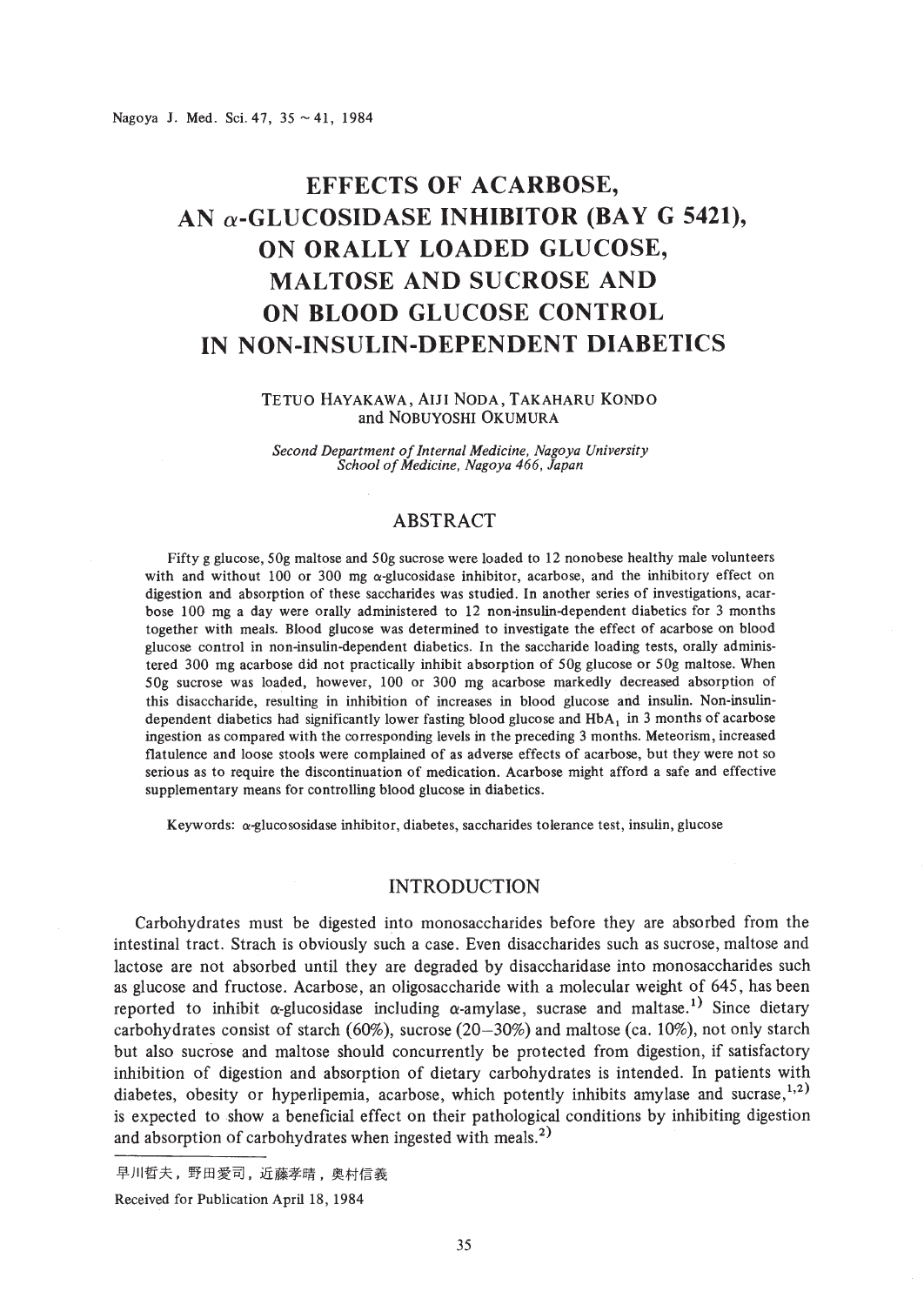36 TETSUO HAYAKAWA, AIJI NODA, TAKAHARU KONDO and NOBUYOSHI OKUMURA

In the present study, acarbose was investigated as to the aspects of its inhibitory effect on digestion and absorption of glucose, maltose and sucrose as well as to its effect on blood glucose control in non-insulin-dependent diabetics.

## SUBJECTS AND METHODS

# I. *Effects ofacarbose on orally loaded glucose, maltose and sucrose in healthy volunteers*

Twelve nonobese healthy male volunteers (20· to 25-year-old students) without family history of diabetes were devided into two groups, each consisting of 6 subjects. The first group was subjected to two series of saccharide loading tests with a lO-day interval in between: first, an oral loading of 50g glucose (glucose tolerance test: GTT) and second, of 50g maltose (maltose tolerance test: MTT). Subjects in the second group were orally loaded with 50g sucrose (sucrose tolerance test: STT). Together with each saccharide, 0, 100 or 300 mg acarbose was also administered in a double blind manner by appropriately combining 100 mg acarbose tablets and placebo tablets. The order of administration of these three dose levels was randomized within each saccharide loading series, and one dose was followed by a different dose after a 3-day interval.

Blood samples were collected from cubital veins before and 30, 60, 90 and 120 minutes after the saccharide loadings. Blood glucose was determined according to the glucose oxidase method and plasma immunoreactive insulin (IRI) was assayed by using an insulin RIA kit  $(Dinabot).$ <sup>3)</sup>

Informed consent was obtained from all volunteers. Urinalysis, complete blood count and blood biochemical tests were conducted before and after the trial. Data were presented as means  $\pm$  a standard error (SE), and differences between two mean values were statistically analyzed by ordinary t-test for equal variance and Cochcran·Cox test for unequal variance. Probabilities less than 5% were considered statistically significant.

#### *2. Effects ofacarbose on blood glucose control in diabetic patients*

In 12 patients with non-insulin-dependent diabetes, 100 mg acarbose was orally administered three times a day together with meals for 3 months. Fasting blood glucose levels determined weekly were separately averaged for 3 months before and during the acarbose trial.  $HbA_1$  was estimated before and at the end of the acarbose trial.<sup>4)</sup> The meals and drugs were not changed before and during the trial.

The patients were informed about the present study and only those who gave their consent were comprised in the trial. Urinalysis, complete blood count and blood biochemical tests were also conducted before and after the initiation of the trial.

### RESULTS

## *1. Effects of acarbose on digestion and absorption of glucose, maltose and sucrose in healty volunteers*

There was no difference among the 0 mg, 100 mg and 300 mg acarbose doses in their effects on the time course of blood glucose or plasma IRI in 50 g GTT (Fig. 1).

In 50 g MTT, the three dose levels of acarbose did not differ from one another in their effects on blood glucose. Plasma IRI, however, was significantly decreased from its control level (0 mg acarbose) at 60 minutes after 100 mg acarbose, and at 60 and 90 minutes after 300 mg acarbose (Fig. 2).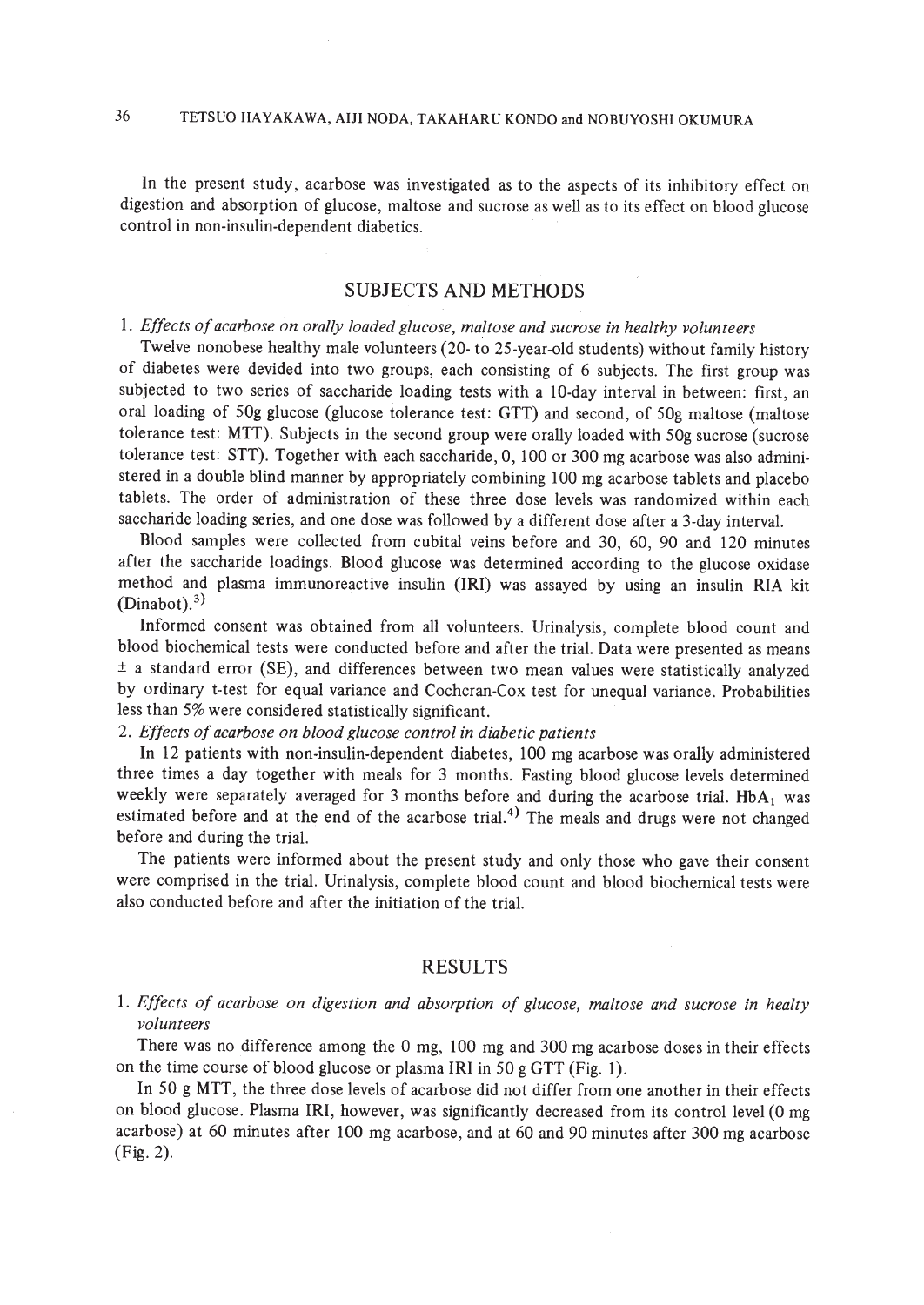

Fig. 1 Effects of acarbose on blood sugar and IRI in oral load of 50g glucose. (n = 6 healthy volunteers; points and bars represent mean and standard error, respectively.)



Fig. 2 Effects of acarbose on blood sugar and IRI in oral load of  $50g$  maltose. (n = 6 healthy volunteers; points and bars represent mean and standard error, respectively.) Asterisks indicate statistical difference against control (0 mg).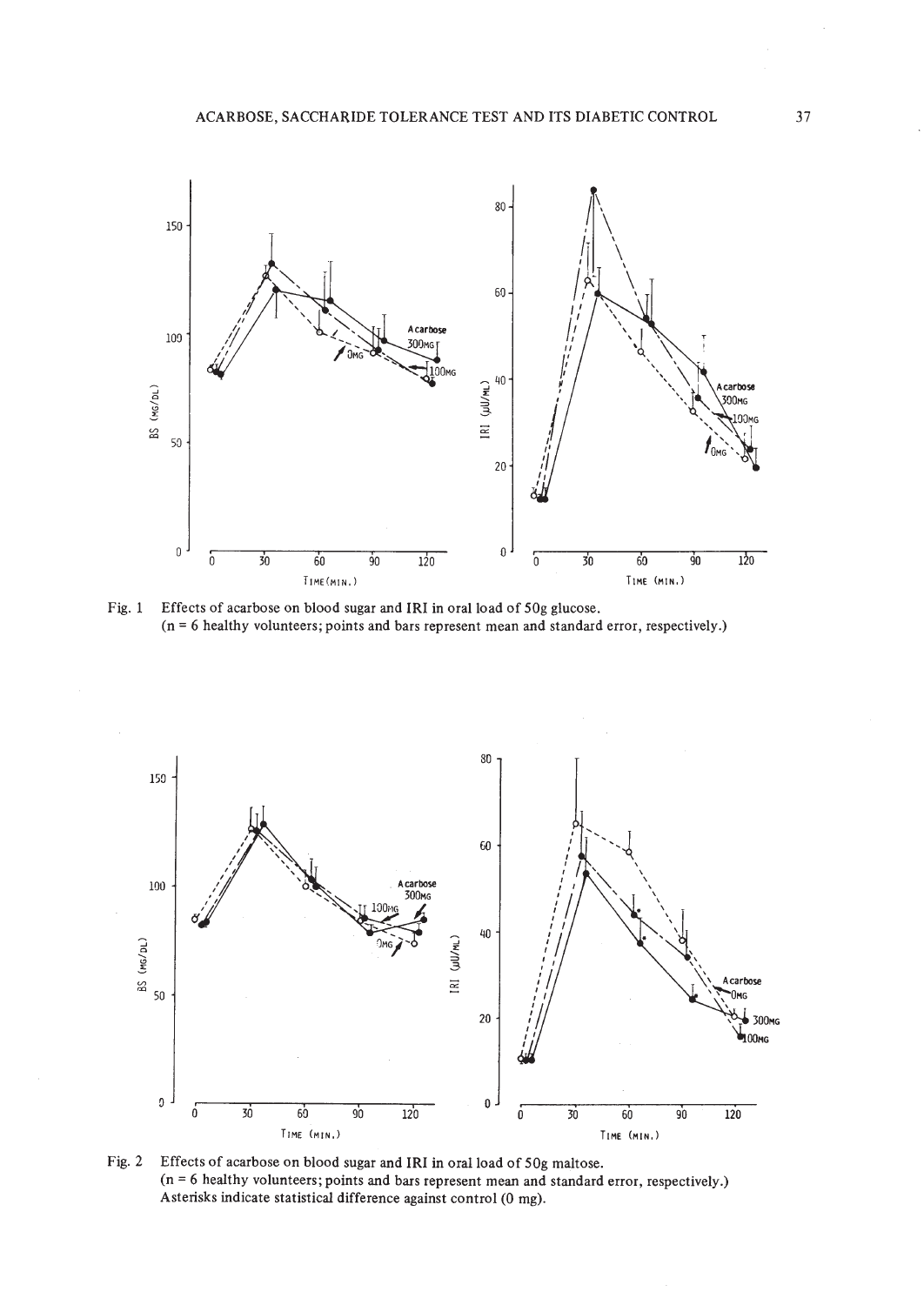

Fig. 3 Effects of acarbose on blood sugar and IRI in oral load of 50g sucrose. (n = 6 healthy volunteers; points and bars represent mean and standard error, respectively.) Asterisks indicate statistical difference against control (0 mg).

Fifty g sucrose loading did not increase blood glucose as greatly as that seen in GTT or MTT. There was a significant increase in blood glucose 30 minutes after administration of a placebo (control), while increase in blood glucose was insignificant in the subjects ingesting 100 or 300 mg of acarbose. Elevation of plasma IRI following sucrose loading was also significantly inhibited by acarbose; compared with the control, the inhibition was significant at 30 and 60 minutes after administration of 100 or 300 mg acarbose. (Fig. 3).

*2. Effects ofacarbose on blood glucose control in non-insulin-dependent diabetics*

To 12 patients with non-insulin-dependent diabetes, 100 mg acarbose was orally administered three times a day, at the beginning of each meal, for 3 months. Table shows mean fasting blood glucose levels for 3 months before and during the trial as well as  $HbA<sub>1</sub>$  percentages before and at the end of the trial. Acarbose significantly decreased fasting blood glucose and  $HbA_1$ . *3. Adverse effects ofacarbose*

Blood biochemical test, complete blood count and urinalysis conducted before and after the initiation of the trial revealed no abnormal reactions either in healthy volunteers or diabetics. During STT four of six healthy volunteers passed loose stool. Four out of the12 diabetic patients complained of meteorism, increased flatus and loose stool during the trial. These symptoms were not so severe as to require discontinuation of the acarbose tiral.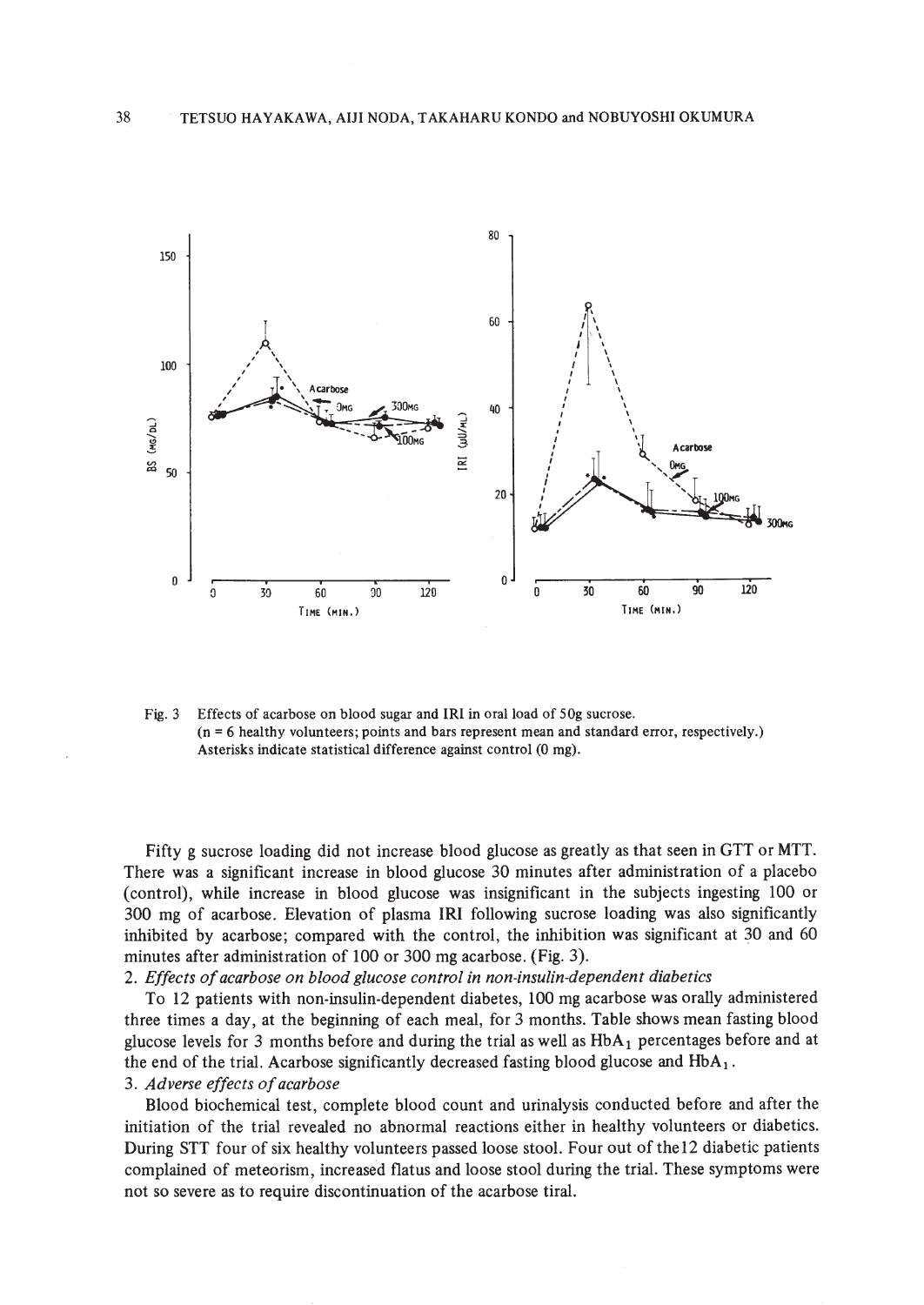|                 | No.   Case   Age |    | Sex | Treat-<br>ment     | Fasting blood glucose (mg/dl) |                              |          | Hemoglobin A, $(\%)$ |            |                                                                                |
|-----------------|------------------|----|-----|--------------------|-------------------------------|------------------------------|----------|----------------------|------------|--------------------------------------------------------------------------------|
|                 |                  |    |     |                    | Before $\overline{***}$       | After $\overline{^{~\# \#}}$ | Δ        | Before               | After      | Δ                                                                              |
| 1               | F                | 46 | M   | Diet               | 246                           | 189                          | 57       | 13.4                 | 12.5<br>à, | 0.9                                                                            |
| $\overline{c}$  | W                | 40 | M   | Diet               | 242                           | 211                          | 31       | 11.6                 | 11.0       | 0.6                                                                            |
| 3               | A                | 40 | M   | $\mathrm{SU}^{\#}$ | 256                           | 153                          | 103      | 11.6                 | 7.8        | 3.8                                                                            |
| 4               | Y                | 64 | M   | Diet               | 235                           | 164                          | 71       | 12.0                 | 9.2        | 2.8                                                                            |
| 5               | н                | 66 | M   | Diet               | 130                           | 140                          | $-10$    |                      |            |                                                                                |
| 6               | S                | 36 | M   | Diet               | 142                           | 114                          | 28       | 10.6                 | 10.3       | 0.3                                                                            |
| 7               | Tu               | 61 | F   | SU                 | 188                           | 219                          | $-31$    | 13.4                 | 12.5       | 0.9                                                                            |
| 8               | Ta               | 63 | F   | Diet               | 154                           | 134                          | 20       |                      |            |                                                                                |
| 9               | U                | 60 | F   | Diet               | 160                           | 124                          | 36       | 8.6                  | 8.1        | 0.5                                                                            |
| 10              | Hg               | 27 | F   | Diet               | 133                           | 120                          | 13       | 7.3                  | 6.9        | 0.4                                                                            |
| 11              | Ha               | 58 | F   | Diet               | 227                           | 210                          | 17       |                      |            |                                                                                |
| 12              | K                | 59 | F   | Diet               | 202                           | 145                          | 57       | 12.5                 | 10.9       | 1.6                                                                            |
| $Mean \pm S.E.$ |                  |    |     |                    |                               |                              | $(n=12)$ |                      |            | 192.9±13.8 160.3±10.9 32.7±10.4* 11.22±0.69  9.91±0.68  1.31±0.41* <br>$(n=9)$ |

Table Effects of acarbose on blood glucose control in non-insutin-dependent diabetics

 $SU<sup>#</sup>$ : Acetohexamide 750 mg,

 $##$ : Mean for 3 months before and during the trial

\*: significantly different

#### DISCUSSION

Ingested carbohydrates are not absorbed from the intestinal tract until they are digested into monosaccharides. Acarbose decreases intestinal absorption of poly- and di-saccharides by inhibiting  $\alpha$ -amylase and disaccharidase activity. Absorption of glucose, a mono-saccharide, proceeds independently of disaccharidase activity. However, Plus, W. *et ai. <sup>5</sup> )* reported that a large dose of acarbose inhibited intestinal absorption of glucose in rats. In the present human study absorption of glucose was not inhibited in GTT even when 300 mg acarbose was administered.

Increase in blood glucose or IRI was markedly inhibited by 100 mg acarbose in STT, while in MTT, even 300 mg of acarbose did not practically inhibit elevation of blood glucose. This suggests a difference in the inhibitory effect on sucrase and maltase. In MTT, acarbose did not effectively inhibit elevation of blood glucose but inhibited increase in IRI. This may be partly due to decreased release of  $GIP.<sup>6,7</sup>$ 

Acarbose does not so potently decrease digestion and absorption of maltose as compared with its marked inhibitory effect on starch or sucrose degradation.<sup>1,2,8</sup>) In spite of its low potency in inhibiting absoption of maltose, acarbose would still be useful as an inhibitor of carbohydrate absoption, because it sufficiently decreases absorption of starch and sucrose which bear the major portion of dietary carbohydrates.

Acarbose inhibited increase of blood glucose and IRI in STT of healthy volunteers. In insulindependent diabetics, however, only hyperglycemia may be inhibited because these patients have already lost their pancreatic  $\beta$ -cell function. Absorption of subcutaneously injected insulin proceeds slower than intestinal absorption of dietary carbohydrates. Slowdown of the postprandial hyperglycemic process, if possible, would offer an advantage to insulin-dependent diabetics. Inhibition or delay of intestinal nutrient absorption is now being considered, at least in part,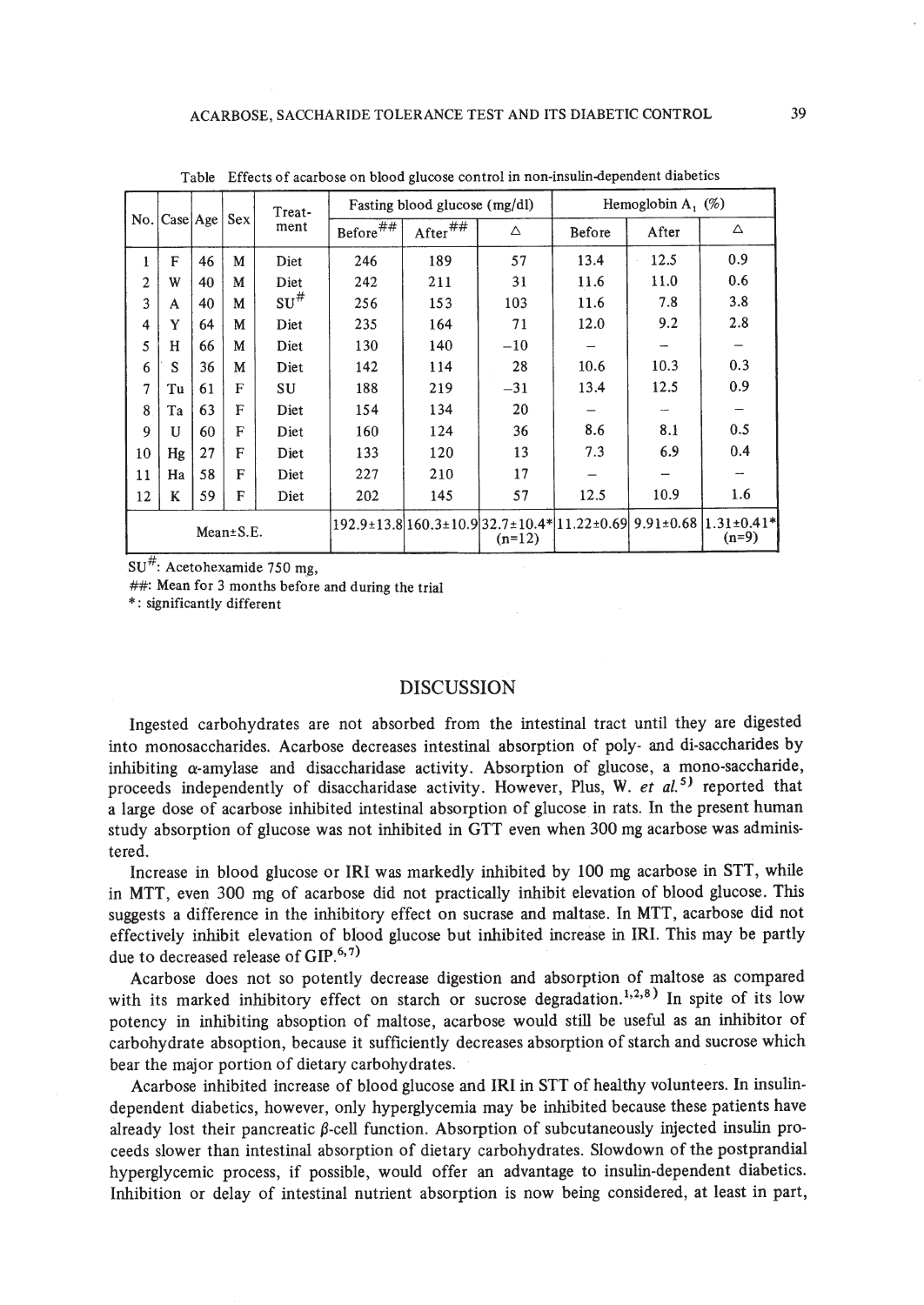to be responsible for the hypoglycemic effect of biguanides.<sup>9)</sup> When insulin or sulfonylureas are not satisfactorily effective as a single treatment, combined use of biguanides improves the therapeutic results.<sup>10</sup>) A similar effect is expected for acarbose because it also inhibits postprandial hyperglycemia, although the mechanism is different from that of biguanides.<sup>11-13)</sup>

The present study demonstrated that acarbose significantly lowered fasting blood glucose levels in non-insulin-dependent diabetics. The above proposed mode of action of acarbose explains the inhibition of postprandial hyperglycemia but cannot explain the decreased fasting level of blood glucose. Sachse *et al.*<sup>11)</sup> reported that acarbose significantly lowered daily maximal and mean levels of blood glucose and that fasting blood glucose levels were only insignificantly decreased. We observed a significant decrease in the fasting level of blood glucose after a 3-month administration of acarbose, while Sachse *et at.* administered it only for 1 week. Such short treatment might be a cause of the insignificant decrease in the fasting level. Vierhapper *et al.* 13) followed up the change inpostprandial hyperglycemia in patients with non-insulin-dependent diabetes for 4 weeks of treatment with daily administration of 300 mg acarbose. This preparation significantly lowered blood glucose in the Ist, 2nd and 3rd weeks as compared with the placebo, but there was no significant difference in the 4th week. This attenuation of the effect did not appear in our present trial.

Since the levels of  $HbA_1$  are in proportion to the average blood glucose levels determined in the preceeding 1 to 2 months, they are considered to indicate a long-term contorl of the blood glucose.<sup>4)</sup> Acarbose significantly decreased  $HbA_1$  in the present study, suggesting that this compound is also benefical for postprandial hyperglycemia.

No serious adverse effects were observed after administration of acarbose. No risk of lactic acidosis or other serious symptoms makes acarbose safer than biguanides. Unlike insulin and sulfonylureas, acarbose does not directly decrease glucose in the blood stream, but only inhibits intestinal absorption. Accordingly, the use of acarbose involves no risk of accidental hypoglycemia.

#### **CONCLUSION**

Acarbose of 100 or 300 mg markedly decreased digestion and absorption of sucrose by its inhibitory action on sucrase and subsequently reduced increases in blood glucose and insulin. Absorption of glucose and digestion of maltose were not influenced even with 300 mg acarbose. Ingestion of 100 mg acarbose together with meals three times a day for three months lowered fasting blood glucose and  $HbA_1$  in non-insulin-dependent diabetics when compred with levels in the preceding periods, without serious adverse effects. Therefore, acarbose might afford a safe and effective supplementary means for controlling blood glucose in diabetics.

#### REFERENCES

- 1) Schmidt, D.O., Frommer, W., Junge, B., *et* af. a-glucosidase inhibitors. New Complex Oligosaccharides of Microbial Origin. *Naturwissenschaften,* 64,535-536,1977.
- 2) Puis, W., Keup, D., Krause, H.P., *et* af. Glucosidase inhibition: A new approach to the treatment of diabetes, obesity, and hyperlipoproteinemia. *Naturwissenschaften,* 64,536, 1977.
- 3) Okumura, N., Hayakawa, T., Kato, K., *et* af. Clinical significance of plasma insulin and C-peptide in diseases of the liver and pancreas. *Jpn.* J. *Qin. Path,* 27,662-666, 1979 (in Japanese).
- 4) Abraham, E.C., Huff, T.A., Cope, N.D., *et al.* Determination of the glycosylated hemoglobins (Hb A<sub>1</sub>) with a new microcolumn procedure. Stability of the technique for assessing the clinical management of diabetes mellitus. *Diabetes,* 27,931-937, 1978.